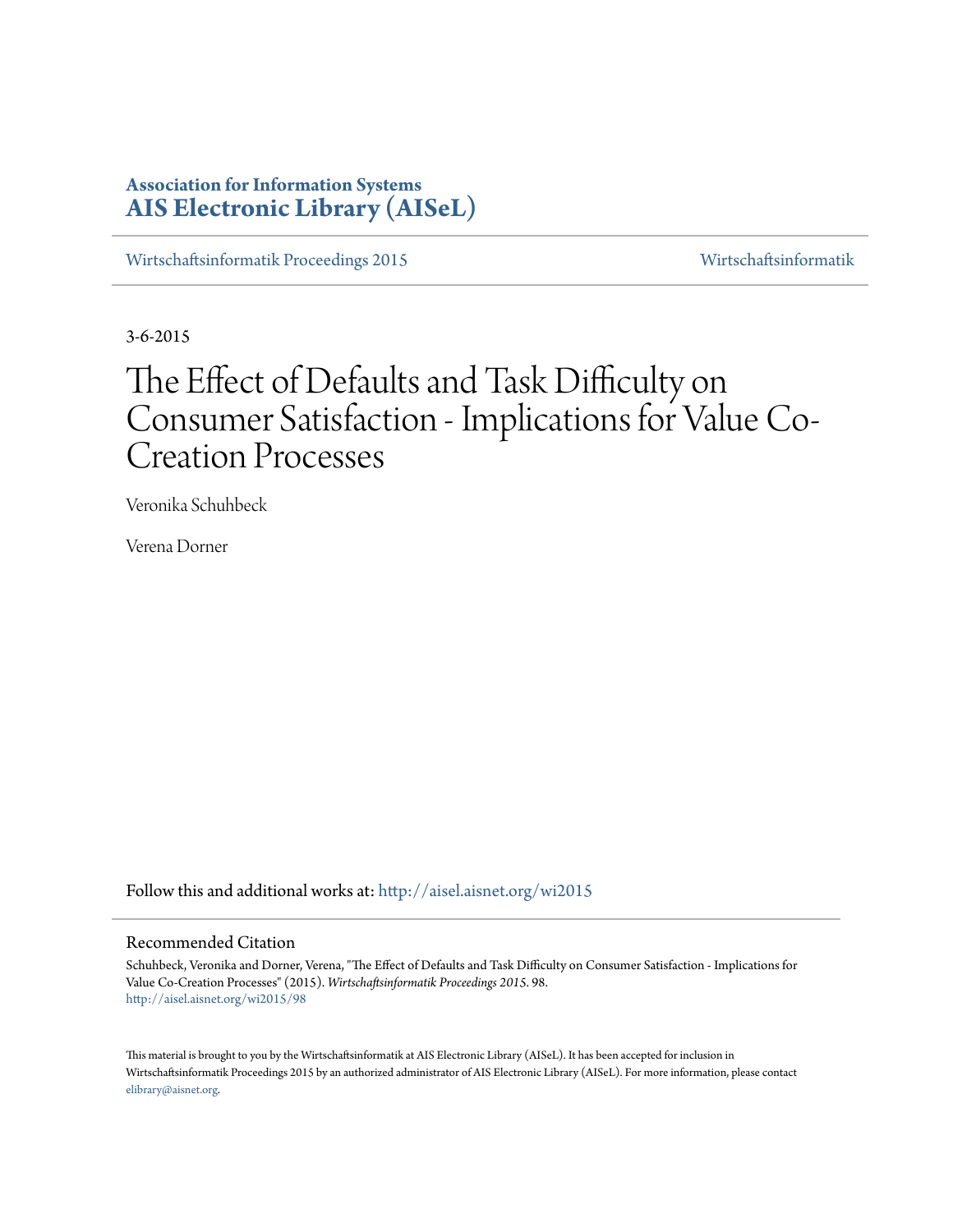# **The Effect of Defaults and Task Difficulty on Consumer Satisfaction – Implications for Value Co-Creation Processes**

Veronika Schuhbeck<sup>1</sup>, and Verena Dorner<sup>2</sup>

<sup>1</sup> Accenture GmbH, München, Germany veronikaschuhbeck@yahoo.de <sup>2</sup> Institute of Information Systems and Marketing, Karlsruhe, Germany verena.dorner@kit.edu

**Abstract.** Companies increasingly involve consumers in product design and development, e.g. through built-to-order and mass customization or by integrating data generated at the point of sale into product development and production processes. The latter approach requires that companies provide online tools and interfaces like product configurators for consumer participation in value cocreation. Our research addresses the question how to design such tools to i) obtain reliable data and ii) keep customers happy with both products and value cocreation processes. In a lab experiment, we show how two interface elements, default values and task difficulty, affect consumers' product satisfaction, and satisfaction with the configuration process. Results indicate that product satisfaction is influenced by default values while process satisfaction is not, and task difficulty influences neither.

**Keywords:** E-Commerce, Product Configuration, Defaults, Reference Points, Co-Creation

# **1 Introduction**

Consumers today increasingly demand individualized products and are less willing to make compromises regarding their product requirements. Accordingly, many companies provide mass customization services or built-to-order services [\[1-](#page-13-0)[2\]](#page-13-1). Customers are often involved in customization and creation processes with the help of online tools like product configurators [\[3](#page-13-2)[-5\]](#page-13-3). Beyond offering consumers the opportunity to customize products according to their requirements, product configurators generate data uniquely valuable for companies' product development and production processes. Porsche, for instance, set up a crowdsourcing project with a product configurator at its core to collect information about consumer preferences for developing a new car model [\[6\]](#page-13-4).

The quality of data generated with product configurators is, however, strongly dependent on how the interface and the configuration process are designed [\[3\]](#page-13-2). Design decisions can affect consumer preference-building and decision processes, thus intro-

<sup>12&</sup>lt;sup>th</sup> International Conference on Wirtschaftsinformatik,

March 4-6 2015, Osnabrück, Germany

Schuhbeck, V.; Dorner, V. (2015): The Effect of Defaults and Task Difficulty on Consumer Satisfaction - Implications for Value Co-Creation Processes, in: Thomas. O.; Teuteberg, F. (Hrsg.): Proceedings der 12. Internationalen Tagung Wirtschaftsinformatik (WI 2015), Osnabrück, S. 1468-1482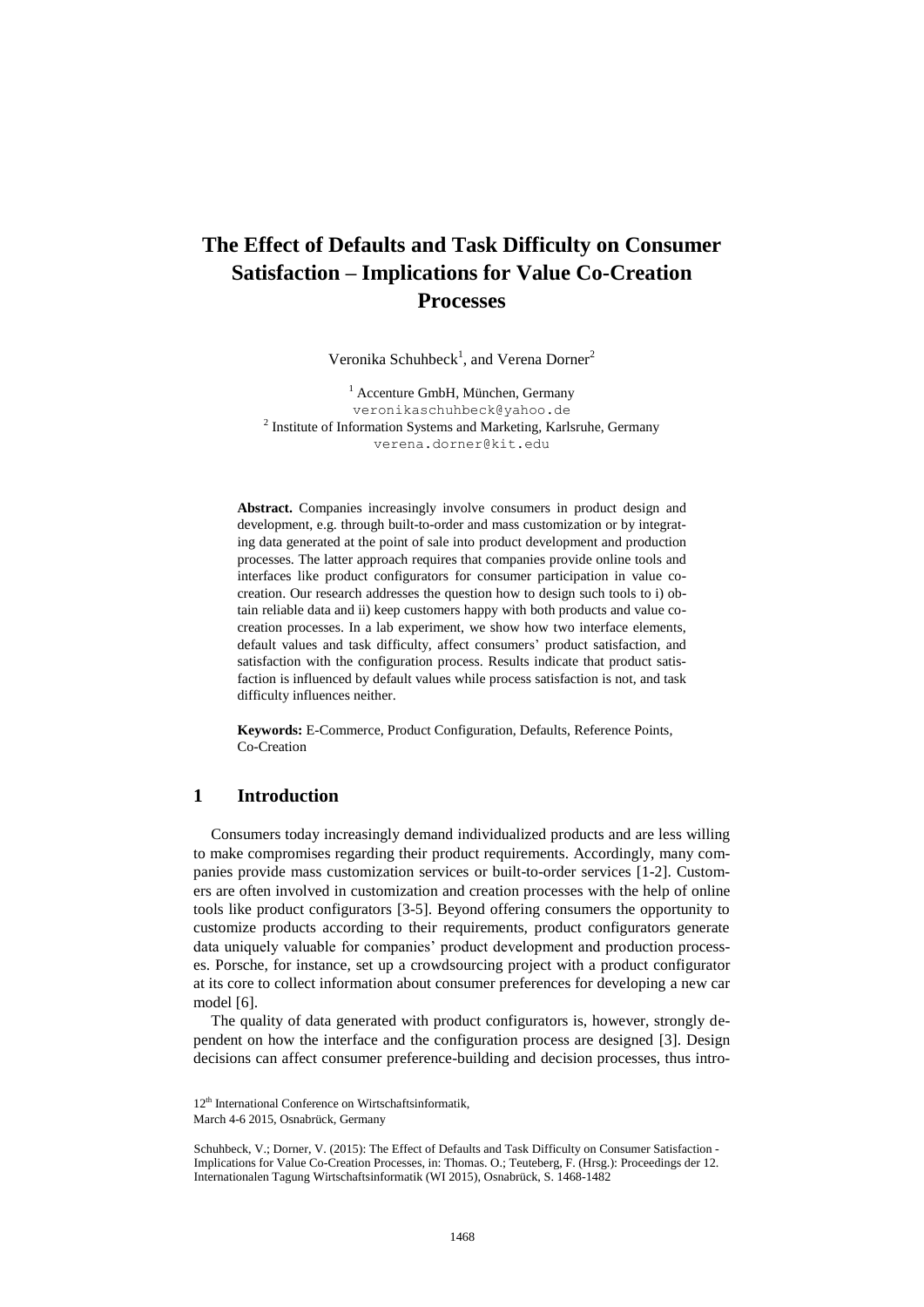ducing noise into the data or distorting them (e.g. [\[3](#page-13-2)[-4\]](#page-13-5)). Our research aims at identifying those elements of the configuration process which influence consumer preferences and decisions systematically to help companies design better configuration processes and systems. In this paper, we focus on the effects of two basic elements, default product configurations and task difficulty. Higher task difficulty, displaying greater numbers of attributes and attribute combinations, makes the configuration and selection task more complex, thus potentially frustrating or confusing consumers [\[7-](#page-13-6) [8\]](#page-13-7). Product configurators typically start with a default product configuration (i.e. attribute combination) and let consumers change attribute levels one at a time, informing them about corresponding changes in price and the availability of other attribute levels [\[9\]](#page-13-8). Prospect theory tells us that consumer preferences are influenced by reference points like default configurations [\[10\]](#page-13-9). Specifically, consumer preferences and their satisfaction with different products depend on whether they perceive these products as gains or losses relative to their reference points [\[11\]](#page-13-10). We therefore use a model of multi-attribute reference points [\[12\]](#page-13-11) to explain why consumers react differently to configurators that transport identical marketplace information (in terms of attribute availability, prices etc.) but start the configuration process with different default configurations.

For practitioners, our results are of interest because they show how consumer choice predictions can be improved without requiring additional consumer input and shed light on the influence of decision aid design on consumer choice. Our research helps retailers and product manufacturers understand the implications of certain design decisions, thus helping them to design better interfaces and to interpret the data generated during product configuration. If data are to be used in product development, being able to assess the reliability and validity of these data is particularly important [\[13\]](#page-13-12).

The paper is organized as follows. Section 2 outlines the theoretical background to our research. Section 3 presents our research model. Section 4 describes the experimental setting and the results of our empirical investigation. Section 5 discusses the implications and limitations of our study.

# **2 Theoretical Background**

 $\overline{\phantom{a}}$ 

#### **2.1 Effects of Default Configurations on Consumer Decision Processes**

Product configurators are interactive decision aids that display available attribute combinations to consumers (Figure  $1^1$ ) [\[4\]](#page-13-5). Product configurators are particularly useful for providing consumers with insights into attribute trade-offs. When a consumer specifies a certain attribute level, the configurator gives feedback on how this change affects the decision space in terms of available levels in other attribute dimensions. When trade-offs exist between attributes, i.e. good performance in one attribute implies bad performance in another attribute, choosing one attribute level during con-

<sup>&</sup>lt;sup>1</sup> More examples are available at www.configurator-database.com.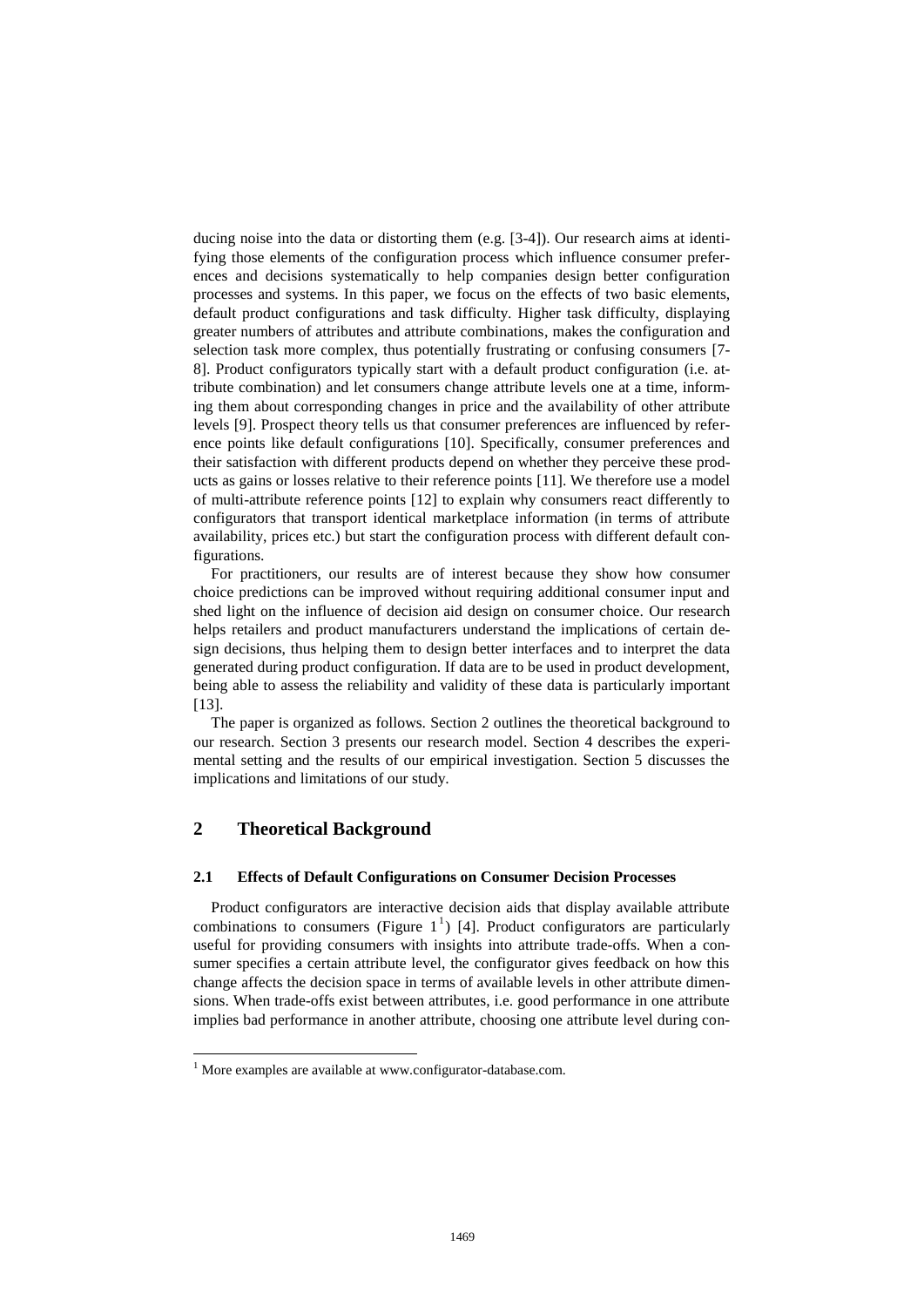figuration may bar consumers from choosing certain levels of another attribute [\[14\]](#page-13-13). For instance, choosing the level "15-16in" for the attribute "screen size" may make low levels for the attribute "price" unavailable (Figure 1).

Product configurators usually start with a default product configuration with default values for every attribute. Default values are pre-set attribute levels that the consumer can change during the configuration process [15-17]. Because consumers are cognitive misers [18] they often leave defaults unchanged [19-21]. Consumers who are presented with a default configuration set to the best and most expensive available attribute levels in as many attribute dimensions as possible are more likely to choose a more expensive version of the product than consumers who are presented with a lower-performance and cheaper default configuration [17], [22].



**Figure 1.** Dell's notebook configurator

Consumer acceptance of default values is thought to depend on their "marketplace metacognition" [\[23\]](#page-14-0) that is how well consumers are able to judge whether a default configuration will lead them to make a good purchase decision or whether they believe that a default configuration is merely in the seller's best interest [\[24\]](#page-14-1). High default levels in the attribute "price" in particular can increase consumer skepticism and encourage them to think about reasons against buying the default product, thus reducing or even reversing the intended effect. To maximize sales, for instance, Hermann et al. [\[4\]](#page-13-5) recommend setting the default value for price not to the highest possible level but between median and maximum levels.

#### **2.2 Default Configurations as Reference Points**

Default configurations also affect purchase decisions because consumers often use them as reference points to compare other products with [\[9](#page-13-8)[-10\]](#page-13-9). Product, or prospect, evaluation being reference-dependent is one of the major tenets of prospect theory: (1) Decision-makers judge the attractiveness of prospects relative to a reference point in terms of changes of their wealth (gains or losses). (2) Decision-makers are lossaverse. (3) Decision-makers display diminishing sensitivity to both gains and losses [\[25](#page-14-2)[-26\]](#page-14-3). These three tenets are reflected in the shape of prospect theory's value function (Figure 2).

A reference point is any one stimulus which "other stimuli are seen in relation to" [\[27\]](#page-14-4). Reference points are dynamic [\[10-](#page-13-9)[11\]](#page-13-10), [\[28\]](#page-14-5) and when reference points are adapted, they shift in the direction of a realized outcome. Because the value function is concave in the domain of gains (Figure 2), a gain following a previous gain is en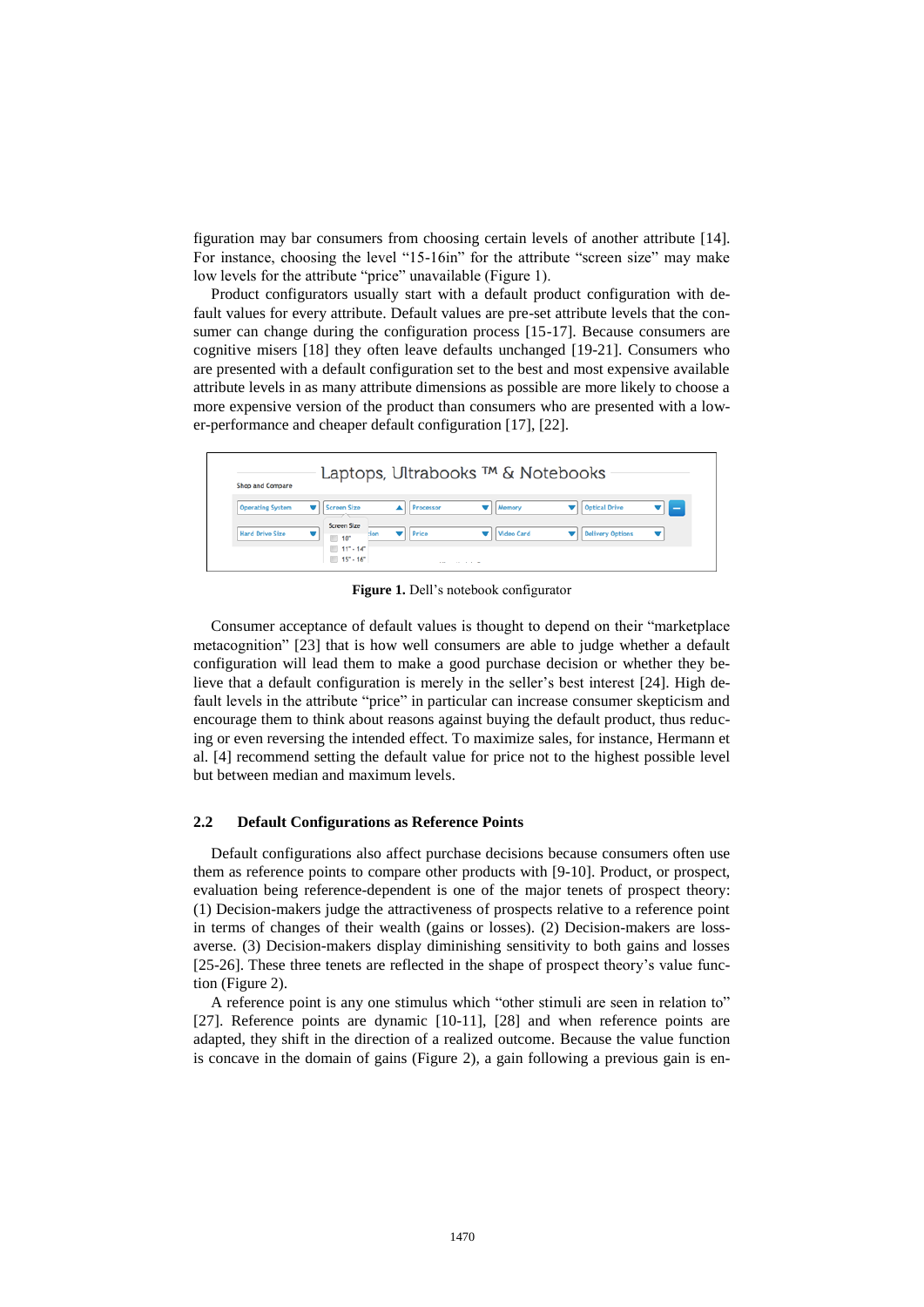joyed more when the reference point is adapted after the preceding gain. If the reference point is not adapted, the following gain will be enjoyed less due to diminishing sensitivity - again, as expressed by value function's concavity in the gains domain. Conversely, if the reference point is adapted after a loss is realized, a subsequent loss will be more painful than if the original reference point is maintained: the value function is convex in the domain of losses (Figure 2). In the case of product configurators, changing a default value to a lower-utility attribute level (e.g. higher price or lower processor speed for notebooks as in Figure 1) represents a loss for the consumer in that attribute; changing a default value to a higher-utility attribute level represents a gain in that attribute [\[10\]](#page-13-9), [\[29\]](#page-14-6).



**Figure 2.** Value function in prospect theory

Although above definition of reference points implies that consumers must have reference points – or construct them during product evaluation – for all attribute dimensions, most prior research has focused on one single attribute, usually price (e.g. [\[30\]](#page-14-7)) or value (e.g. [\[31\]](#page-14-8)). With the exception of [\[28\]](#page-14-5) and [\[12\]](#page-13-11) few studies pick up on Tverksy and Kahneman's [\[29\]](#page-14-6) multi-attribute theoretical framework which extends the simple single-attribute prospects considered in their original research. Multipleattribute prospects are (1) split into their attributes, (2) each attribute is described by a value function, and (3) each prospect and attribute is evaluated relative to a reference point. Prospects may therefore resemble different compositions of gains and losses on different attribute dimensions [\[29\]](#page-14-6). Even [\[28\]](#page-14-5) used only two attributes, aggregating all attributes aside from price into a "quality" dimension.

With a view to using product configurators as tools to inform co-creation and sales processes, the information loss from aggregations across attributes is undesirable. We therefore use a new method [\[12\]](#page-13-11) to compute gains and losses which takes into account reference points on all attribute dimensions (section 4.2). This permits us to determine, for each consumer, which attribute levels constitute gains and losses, and also to compute overall product utilities in terms of prospect values. In other words, if consumers use default configurations as reference points, the effect of different default configurations can be predicted for each attribute as well as for overall product preferences.

#### **2.3 Task Difficulty**

Large choice sets are, on the one hand, more satisfactory for consumers than small choice sets because the chances to find a product which fits consumer needs and requirements are higher [\[32\]](#page-14-9). On the other hand, larger choice sets tend to make consumers feel more uncertain whether their assessment of the best product is reliable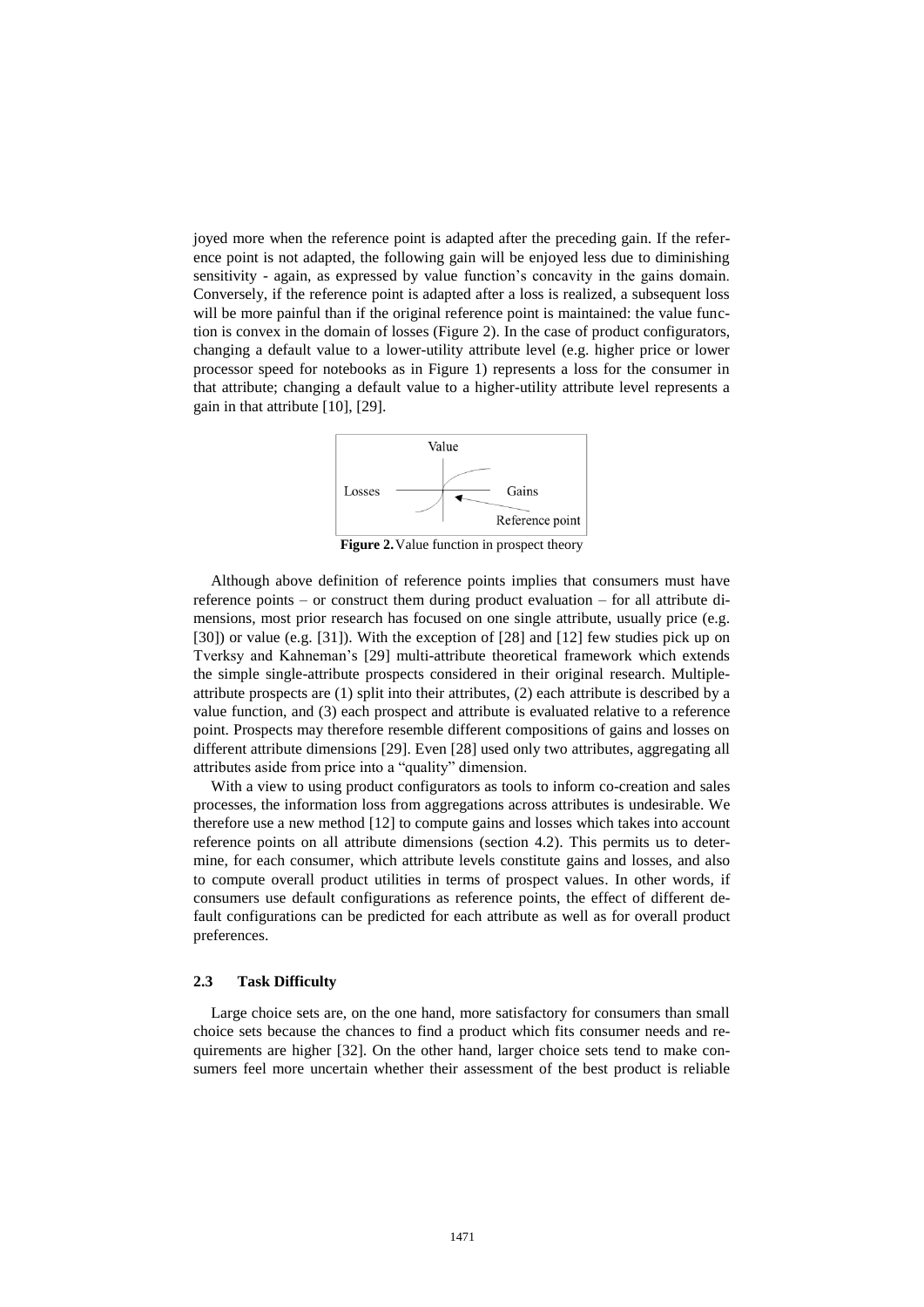[\[33\]](#page-14-10). Large choice sets increase the complexity of the decision task. This can result in information overload due to consumers' limited cognitive abilities, and have adverse effects on consumer satisfaction and decision quality [\[32\]](#page-14-9), [\[34\]](#page-14-11).

Considering that some studies found evidence that most people are not able to process more than around 7 facts at any one time (e.g. [\[35\]](#page-14-12)) and that many products possess at least 7 relevant attributes, it seems safe to conclude that consumers often find themselves in cognitively demanding situations. Being cognitive misers [\[18\]](#page-13-14), consumers use simplification strategies to reduce cognitive effort [\[33\]](#page-14-10). In situations of excessive cognitive demand, consumers tend to make only the effort necessary to arrive at an acceptable rather than a fully satisfactory decision [\[18\]](#page-13-14).

Thus it is not surprising that products which are more difficult to evaluate are chosen less frequently than products which are easier to evaluate [\[36\]](#page-14-13). Similarly, consumers prefer to base their decision on attributes which are easy to evaluate than on attributes which are difficult to evaluate [\[37\]](#page-14-14).

Product configurators can make the decision process less effortful. Consumers change one attribute level at a time, which means that they effectively compare two products (pre-change and post-change) that differ in only two attribute dimensions, assuming that the price also changes. Changes in one attribute level (e.g. higher processor speed) can make some other attributes' levels unavailable (e.g. low prices): consumers also need to remember trade-off relationships between attributes during configuration. The level of cognitive effort during product configuration thus depends mainly on three factors: the number of attributes, the number of levels per attribute [\[38\]](#page-14-15) and the number of trade-off relationships between attributes.

# **3 Research Model**

The default configuration can act as a reference point for consumers. High-utility default values (i.e. set to attribute levels which yield high utility) require that the consumer initially accept a loss in at least one attribute if she wishes to change the default value. The more attributes are set to high-utility default values, the greater the chance is that changing them will lead to a number of losses. We call this case "loss-inducing default".

Low-utility default values (i.e. set to attribute levels which yield low utility) initially permit consumers to realize gains by changing the default value to a higher-utility level. We call this case "gain-inducing default". Because reference points are less likely to be (fully) adapted after losses than after gains [\[11\]](#page-13-10) consecutive losses will be felt less acutely or, in other words, will register on a less steep part of the loss curve than a loss following a gain (Figure 2). Assuming that the consumer had already updated her reference point to reflect a gain in one attribute, changing this attribute level downwards (because she realizes that in another attribute dimension higher-utility levels have become unavailable) will cause her a greater loss than before the update. We therefore suggest that consumers will be more satisfied with the configured product in the presence of loss-inducing defaults.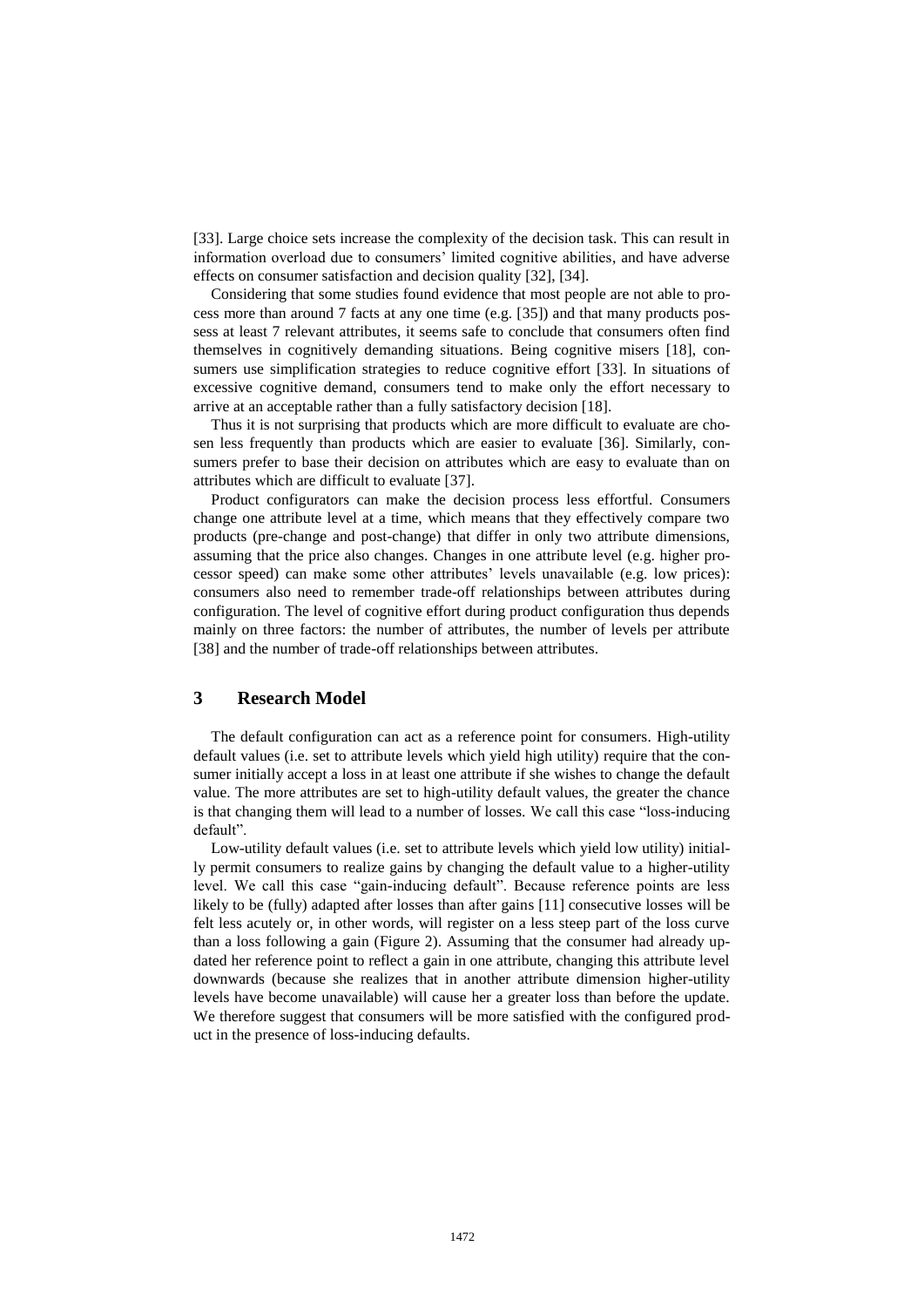Consumers judge decision aids based on the effort they save in the decision process [\[38\]](#page-14-15). Because different default configurations do not affect effort levels, we do not expect that consumer satisfaction with the configuration process will be affected by them.

- *H1: Consumer product satisfaction will be higher in the presence of loss-inducing defaults (high-utility default values).*
- *H2: Consumer satisfaction with the configuration process will not vary depending on gain-inducing and loss-inducing defaults.*

Product satisfaction depends on the fit between consumer preferences and configured (i.e. available) products. If products are evaluated on the same attributes, and those attributes only, that were used for product configuration, we would not expect the number of attributes to affect product satisfaction.

The greater the number of configurable attributes, the higher the cognitive demand that the configuration process imposes on consumers [\[39\]](#page-14-16), particularly if the number of trade-offs also rises [\[14\]](#page-13-13). Therefore we suggest that satisfaction with the configuration process will decrease with the number of configurable attributes.

- *H3: Consumer product satisfaction will not vary with greater numbers of configurable attributes.*
- *H4: Consumer satisfaction with the configuration process will be lower for greater numbers of configurable attributes.*

| <b>Independent variables</b>                     |                                            | <b>Dependent variables</b>                        |
|--------------------------------------------------|--------------------------------------------|---------------------------------------------------|
| <b>Default values</b><br>(loss-inducing default) | $H_1$ : increases<br>$H_2$ : no difference | <b>Product satisfaction</b>                       |
| <b>Difficulty</b><br>(high difficulty)           | $H_3$ : no difference<br>$H_4$ : decreases | <b>Satisfaction with</b><br>configuration process |

Figure 3 summarizes the research model for consumer satisfaction.

**Figure 3.** Research model

# **4 Empirical Investigation**

#### **4.1 Procedure and Treatments**

We tested our research model in a laboratory experiment with a 2x2 within-subject design to control for individual-level differences in information processing. The treatment variables were default values and task difficulty.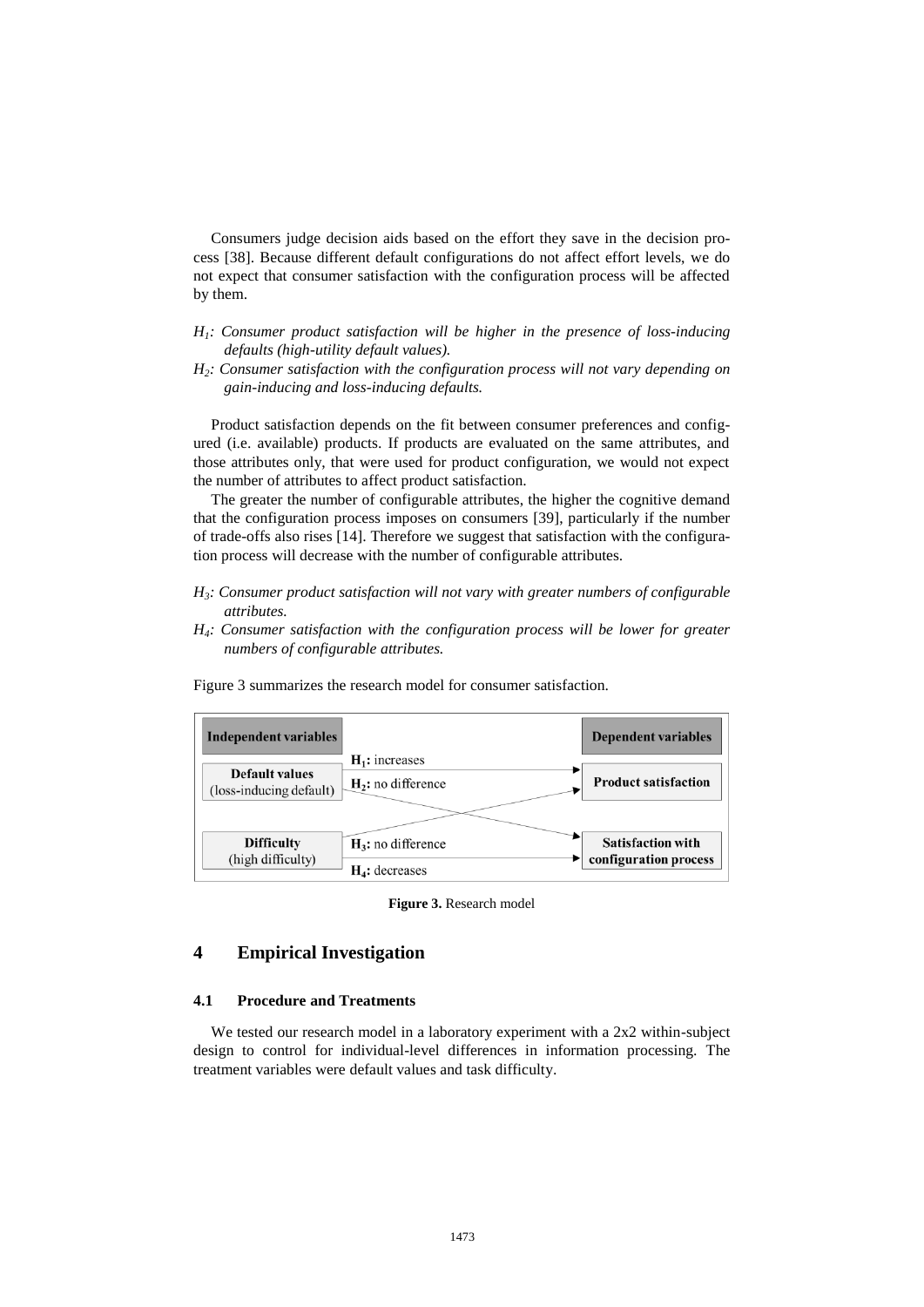In treatments with gain-inducing defaults, all default values were set to the worst possible attribute levels such that in the first configuration step any change in attribute levels would lead to a gain and subsequent attribute level changes would be more likely to be gains than losses. In treatments with loss-inducing defaults, all default values were set to the best possible attribute levels such that in the first configuration step any change in attribute levels would lead to a loss and subsequent attribute level changes would be more likely to be losses than gains.

Task difficulty was operationalized as the number of attributes available for configuration. In low-difficulty treatments, three attributes were displayed, and in highdifficulty treatments, four attributes were displayed. Each attribute had 5 levels. For the high-difficulty treatments, we doubled the number of available product combinations, which also added two trade-off relationships compared to the low-difficulty treatments. Conducting pairwise comparisons between attribute configurations and keeping in mind possible (attractive) attribute combinations thus became much harder in the high-difficulty treatments.

As experimental products, we used notebooks and digital cameras. Notebooks were described with battery life, weight, price (low-difficulty treatment) and hard drive (high-difficulty treatment); digital camera with resolution, zoom, price (low-difficulty treatment) and weight (high-difficulty treatment). The relationships between the attribute levels were defined such that it was not possible to configure a product with more than one attribute level set to "best".

The experimental procedure required participants to carry out 4 configuration tasks, two with notebooks and two with digital cameras (Figure 4). Participants were given detailed instructions before each configuration task. The instructions provided situational framing in order to accommodate the possibility that not all participants might have specific initial reference points with regard to the relevant product attributes. Participants were instructed that a friend of theirs had asked for help in choosing a new product to buy after her favored product (described with three or four attributes depending on the task difficulty treatment) had become unavailable in the store she wanted to shop at. The instructions emphasized that all attributes were equally important for their friend to make sure that participants had to take market information in the form of trade-offs between attributes into account.

Tasks 1 and 3 doubled as training tasks, in which participants could familiarize themselves with configurator and product. To control for product-related effects, we varied product order. Groups A and C were shown notebooks first, Group B was shown digital cameras first. We also controlled for treatment order effects. Groups A and B received the two treatments with gain-inducing defaults first, group C the two treatments with loss-inducing defaults (Figure 4).

After each task, participants filled in a product- and process-related questionnaire (QP in Figure 4) on their product satisfaction and satisfaction with the configuration process and rated a set of pre-defined products. After the final task 4, an additional questionnaire (QA in Figure 4) was handed out which contained questions for various personality-related constructs that have been found to influence decision-making (see 4.4) and some socio-demographic variables (e.g. age, gender).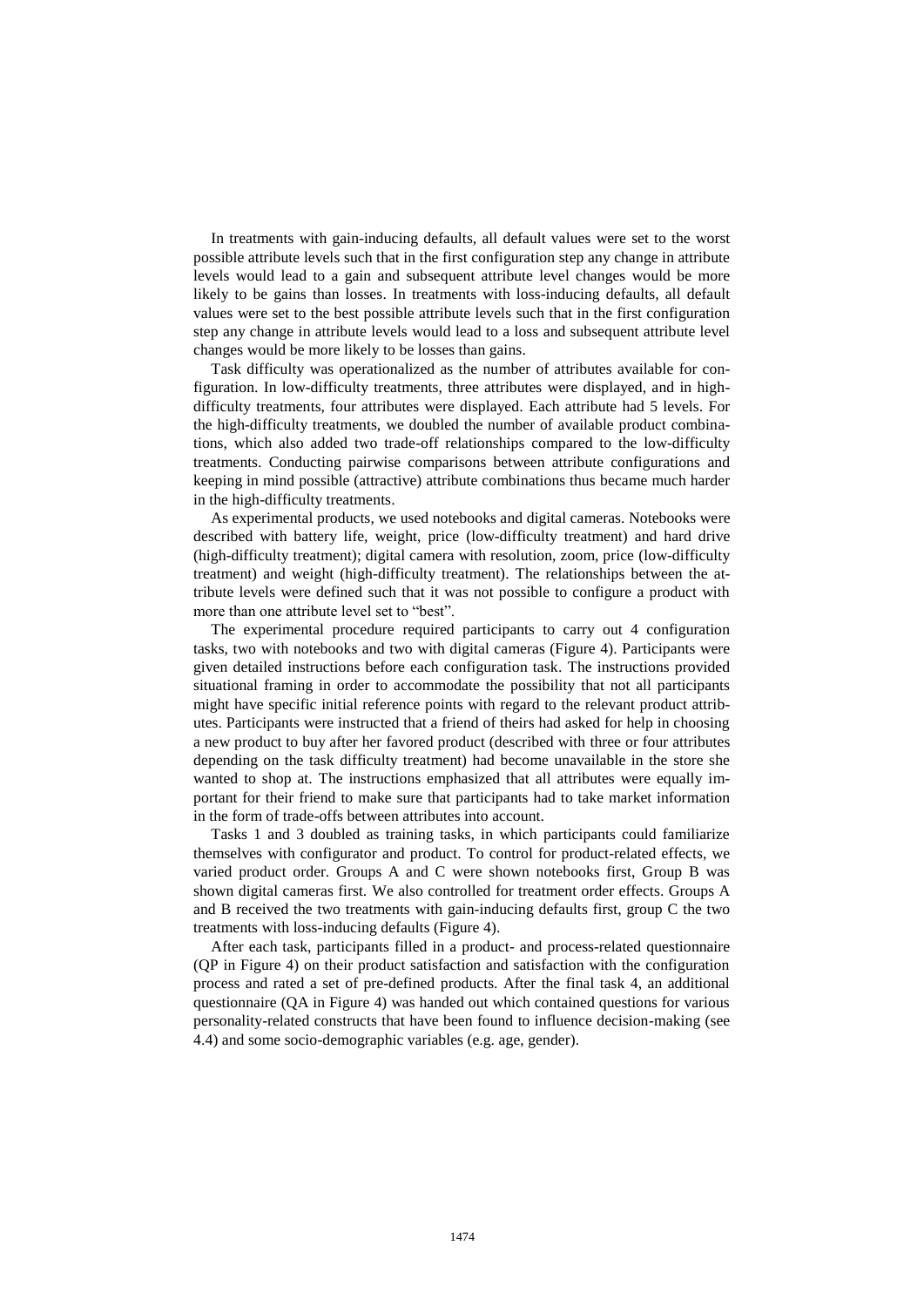

**Figure 4.** Experimental procedure

#### **4.2 Measurement of Variables**

**Dependent variables.** The dependent variables were product satisfaction and satisfaction with the configuration process. Both were measured repeatedly (after each task) with three items on a 7-point scale (1-"strongly disagree" to 7-"strongly agree").

**Control variables.** We controlled for product and configurator experience, price sensitivity and gender. Participants with high levels of product experience understand product-related information better and faster, which could make it easier for them to get used to the product configurator [\[40](#page-14-17)[-41\]](#page-14-18). Similarly, participants without product but with configurator experience are likely to feel comfortable using the configurator faster. Since the experimental products were high-price items between 400 and 800 euros [\[42\]](#page-14-19), price-sensitive participants might show lower overall levels of product satisfaction [\[25\]](#page-14-2), [\[42\]](#page-14-19). We measured participants' price sensitivity with four items (7 point scale). Prior studies found gender-related differences in experience and purchasing behavior for technical products [\[43-](#page-15-0)[44\]](#page-15-1).

**Measurement of reference points and product utilities.** For each available product, we computed gains and losses as the differences between the reference points (default values) and the product's attribute levels. After normalizing them with the maximally available gain or loss in the respective attribute dimension, we computed the single-attribute prospect value. Overall product utilities (prospect values) were computed by integrating single-attribute utilities in a simple weighted additive function [\[12\]](#page-13-11).

#### **4.3 Sample**

We conducted a pretest with 15 participants who did not take part in the final experiment. All suggestions made unanimously by at least 2 participants for improving configurator usability and treatment comprehensibility were adopted. For the final experiment, 95 students from the University of Passau were invited to a lab and given instructions how to proceed. Groups A, B and C contained 40, 37, and 18 participants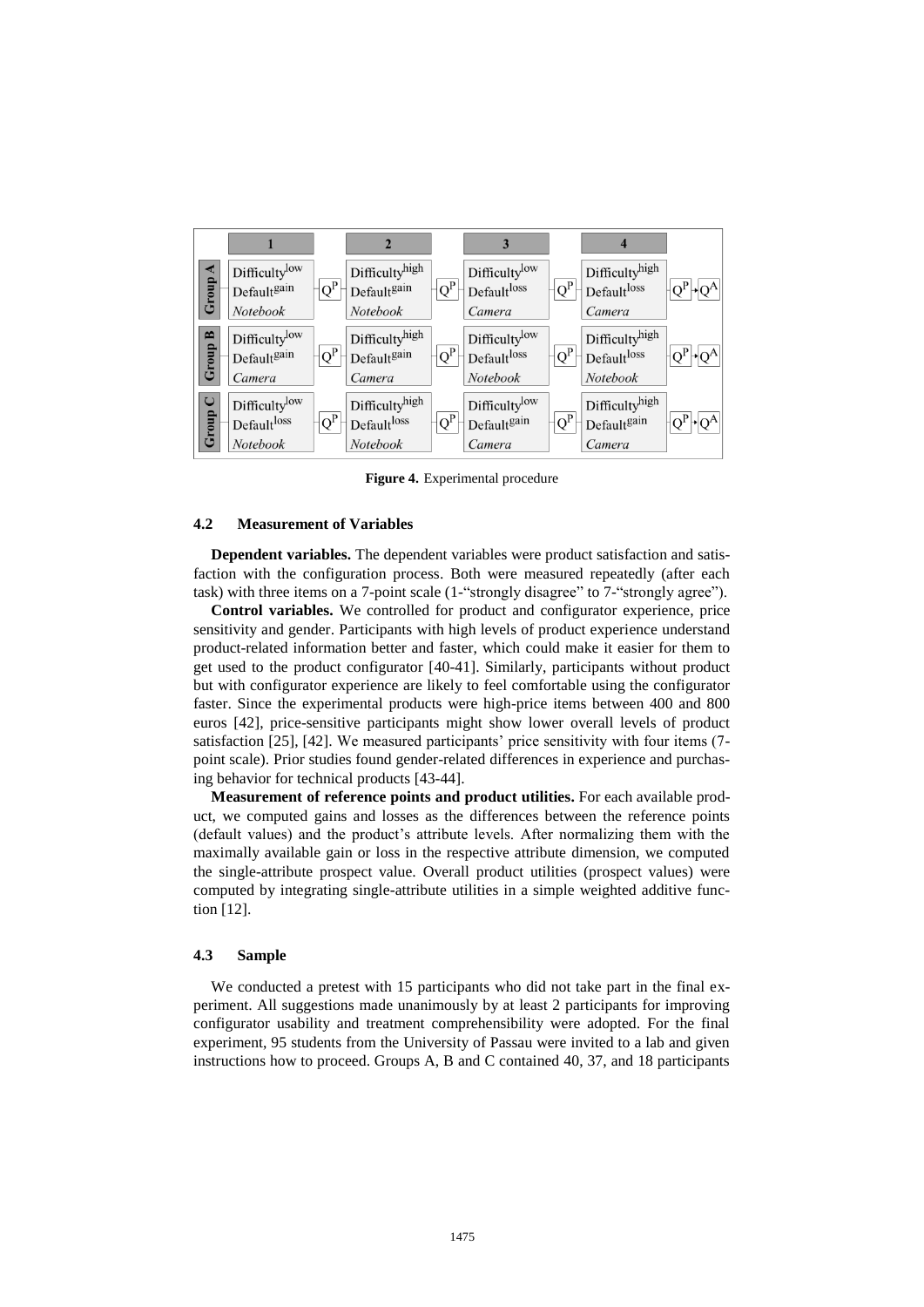respectively. Each participant received 7 euros. 68% of the participants were female and average age was 23 years, ranging from 19 to 53. On average, participants were experienced but not experts in using product configurators (3.221, SD=1.07). Product experience was higher for notebooks (3.803, SD=1.444) than for cameras (3.612, SD=1.444); again, participants were on average knowledgeable but not experts on both products.

#### **4.4 Results**

In task 1, a learning effect was clearly visible: in all groups, participants explored the "market situation", i.e. available products, and familiarized themselves with the configurator, using many more clicks per attribute (on average) than in any subsequent task (see Table 1 for group A as an example). Task 3 was the training task for the new product type: participants were again given the chance to explore the market situation. They used, on average, slightly more clicks than in task 4, although task 3 involved only three attributes (compared to four attributes in task 4). The gain-loss ratio indicates how many attribute-level gains and losses participants incurred on average in each treatment (Table 1). It is computed as the number of changes in attribute levels which correspond to a gain (positive difference to the default value in that attribute) divided by those corresponding to a loss (negative difference to the default value in that attribute). As intended, the gain-loss ratio was higher in treatments with gain-inducing defaults than in treatments with loss-inducing defaults. For group A, for instance, the gain-loss ratio decreased by 26.3% and 16.7% respectively between tasks 1 and 3 (low-difficulty) and tasks 2 and 4 (high-difficulty treatments).

| Task | Number of clicks per attribute | Gain-loss ratio to default |
|------|--------------------------------|----------------------------|
|      | [mean (sd)]                    | [mean (sd)]                |
|      | 10.958 (7.651)                 | 0.746(0.222)               |
| 2    | 5.875 (4.080)                  | 0.640(0.202)               |
| 3    | 4.742 (4.691)                  | 0.483(0.323)               |
| 4    | 3.475 (2.508)                  | 0.472(0.249)               |

**Table 1.** Attribute level changes during configuration tasks (Group A)

Descriptive statistics show that participants' product satisfaction was higher in the low-difficulty than in the high-difficulty treatments, and higher in the loss-inducing defaults treatments than in the gain-inducing default treatments. Participants' satisfaction with the configuration process was also higher in the low-difficulty treatments. For cameras, it was slightly higher in the loss-inducing defaults treatments, for notebooks in the gain-inducing treatments (Table 2).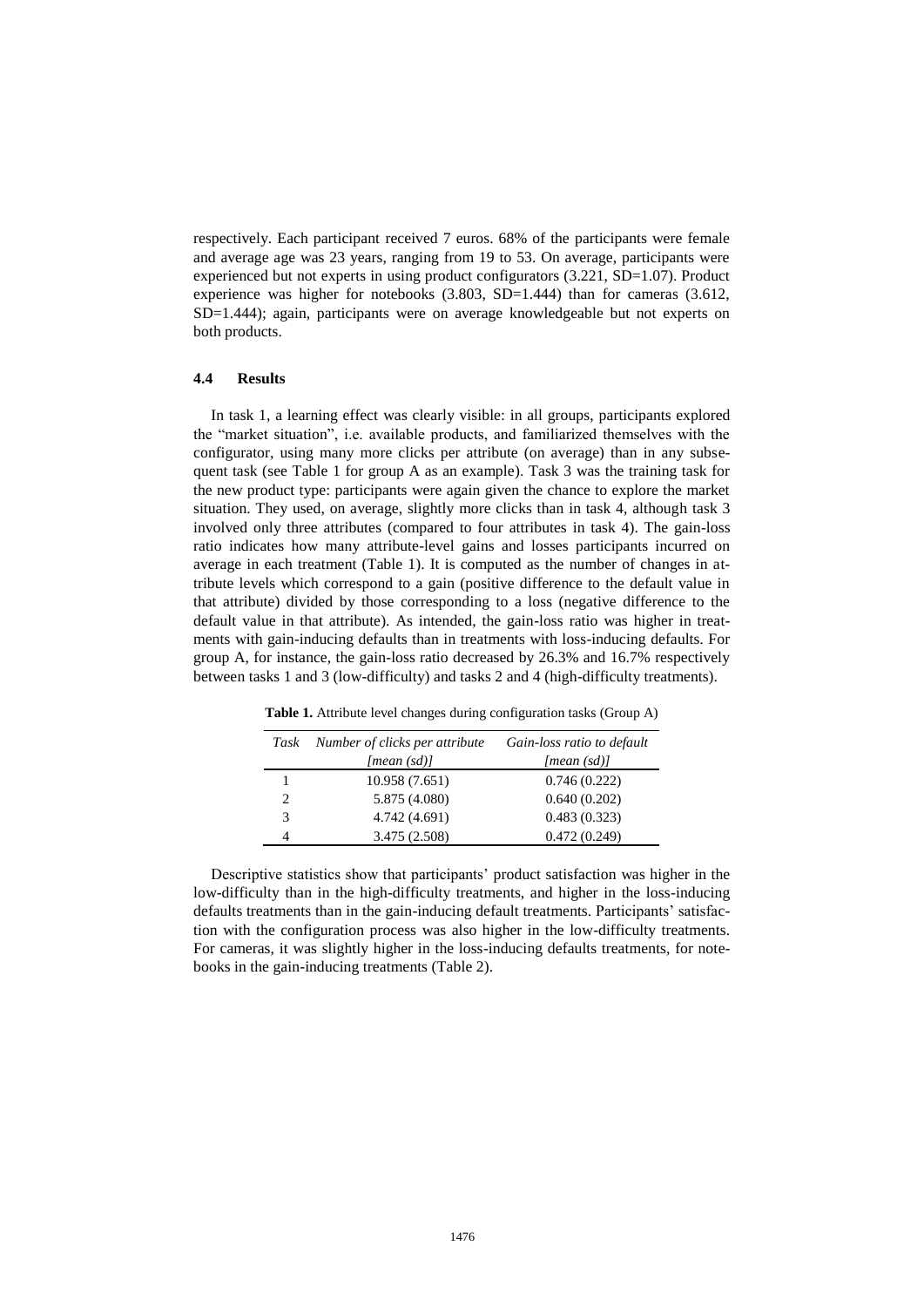| product  | difficulty | default | Product satisfaction<br>[mean (sd)] | Satisfaction with configurator<br>[mean (sd)] |
|----------|------------|---------|-------------------------------------|-----------------------------------------------|
| camera   | low        | gain    | 3.515 (1.196)                       | 4.127 (1.188)                                 |
| camera   | low        | loss    | 4.117 (1.372)                       | 4.350(1.097)                                  |
| camera   | high       | gain    | 3.273(1.181)                        | 3.845(1.133)                                  |
| camera   | high       | loss    | 3.758 (1.294)                       | 3.956 (0.753)                                 |
| notebook | low        | gain    | 3.633(1.307)                        | 4.250(1.105)                                  |
| notebook | low        | loss    | 3.661(1.226)                        | 4.186(1.121)                                  |
| notebook | high       | gain    | 3.117(1.101)                        | 4.013(1.233)                                  |
| notebook | high       | loss    | 3.133 (1.139)                       | 3.836 (0.983)                                 |

**Table 2.** Product satisfaction and satisfaction with the configuration process

We used mixed effects regression to account for potential individual effects across treatments [\[43-](#page-15-0)[44\]](#page-15-1). We conducted model comparisons to examine the effects of product experience, configurator experience, price sensitivity, and gender on product satisfaction (Table 3) and satisfaction with the configuration process (Table 4). For the regression on product satisfaction, Anovas indicate that models with random intercepts for individuals fitted best ( $\chi(1)$ =12.374, p= 0.0004).

**Table 3.** Regression results for dependent variable product satisfaction

|                                                       | Model 1            | Model 2            | Model 3            |
|-------------------------------------------------------|--------------------|--------------------|--------------------|
| Intercept                                             | 0.399(0.074)       | 0.165(0.594)       | 0.403(0.072)       |
| Default                                               | $0.374*(0.022)$    | $0.359*(0.029)$    | $0.373*(0.022)$    |
| Difficulty                                            | $-0.106(0.467)$    | $-0.106(0.467)$    | $-0.106(0.467)$    |
| Product                                               | 0.136(0.393)       | 0.150(0.350)       | 0.132(0.408)       |
| Default x Difficulty                                  | $-0.058(0.801)$    | $-0.057(0.802)$    | $-0.057(0.801)$    |
| Default x Product                                     | $-0.413(0.071)$    | $-0.422(0.065)$    | $-0.402(0.075)$    |
| Difficulty x Product                                  | $-0.200(0.372)$    | $-0.200(0.372)$    | $-0.200(0.372)$    |
| Default x Difficulty                                  | 0.055(0.861)       | 0.056(0.862)       | 0.055(0.862)       |
| x Product                                             |                    |                    |                    |
| Product experience                                    | 0.002(0.937)       | 0.010(0.745)       | 0.006(0.853)       |
| Configurator                                          | $-0.133**$ (0.002) | $-0.127**$ (0.003) | $-0.135**$ (0.002) |
| experience                                            |                    |                    |                    |
| Price sensitivity                                     |                    | 0.037(0.280)       |                    |
| Gender                                                |                    |                    | $-0.035(0.750)$    |
| AIC                                                   | 1249.9             | 1250.7             | 1251.8             |
| **p<0.01<br>***p<0.001; Estimate (SD)<br>$*_{p<0.05}$ |                    |                    |                    |

Anovas indicate that including gender ( $\chi(1)$ = 0.0284, p= 0.8662) or price sensitivity ( $\chi$ (1)=1.07, p=0.3009) do not lead to improvements over model 1. Marginal R<sup>2</sup> for model 1 is 0.01 and conditional  $\mathbb{R}^2$  is 0.243. The treatment effect for loss-inducing defaults and the effect of the control variable "configurator experience" are robust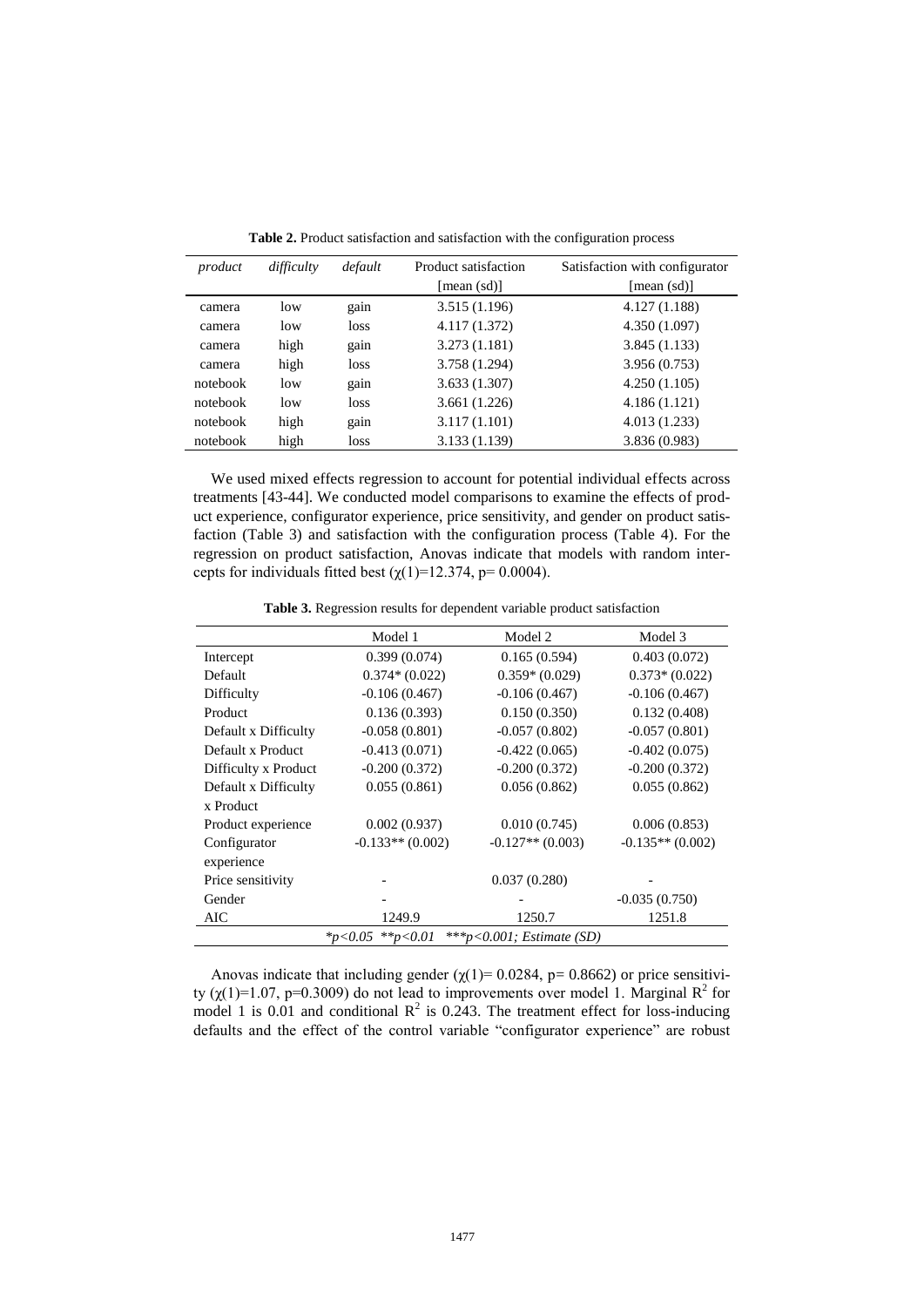across all models.<sup>2</sup> Loss-inducing defaults had a positive effect on participants' product satisfaction. H1 is supported. Task difficulty did not affect participants' product satisfaction. H3 is supported. Across all treatments, participants with higher levels of configurator experience were less satisfied with the product. Product experience did not influence participants' product satisfaction.

Finally, we conducted mixed effects regression on satisfaction with the configuration process (Table 4). Again, the model with random intercepts for individual effects fits the data best  $(y(1)=4.2115, p=0.0401)$ .

|                                            | Model 1           | Model 2           | Model 3           |  |
|--------------------------------------------|-------------------|-------------------|-------------------|--|
| Intercept                                  | 0.226(0.300)      | $-0.152(0.619)$   | 0.229(0.295)      |  |
| Default                                    | 0.244(0.140)      | 0.221(0.182)      | 0.243(0.140)      |  |
| Difficulty                                 | $-0.161(0.272)$   | $-0.160(0.272)$   | $-0.161(0.273)$   |  |
| Product                                    | 0.133(0.411)      | 0.156(0.337)      | 0.130(0.425)      |  |
| Default x Difficulty                       | $-0.034(0.880)$   | $-0.034(0.880)$   | $-0.034(0.880)$   |  |
| Default x Product                          | $-0.314(0.172)$   | $-0.332(0.153)$   | $-0.311(0.181)$   |  |
| Difficulty x Product                       | 0.011(0.963)      | 0.010(0.964)      | 0.010(0.963)      |  |
| Default x Difficulty                       | $-0.020(0.951)$   | $-0.019(0.952)$   | $-0.020(0.952)$   |  |
| x Product                                  |                   |                   |                   |  |
| Product experience                         | $0.093**$ (0.002) | $0.106***(0.001)$ | $0.097**$ (0.003) |  |
| Configurator                               | $-0.084*(0.044)$  | $-0.073(0.079)$   | $-0.089*(0.041)$  |  |
| experience                                 |                   |                   |                   |  |
| Price sensitivity                          |                   | 0.058(0.081)      |                   |  |
| Gender                                     |                   |                   | $-0.037(0.722)$   |  |
| AIC                                        | 1176.7            | 1175.7            | 1178.6            |  |
| *p<0.05 **p<0.01 ***p<0.001; Estimate (SD) |                   |                   |                   |  |

**Table 4.** Regression results for dependent variable satisfaction with configuration process

Anovas indicate that including gender  $(\chi(1)=0.3465, p=0.56)$  or price sensitivity  $(\chi(1)=1.1336, p=0.287)$  do not lead to an improvement over model 1. Marginal  $R^2$  for model 1 is 0.11 and conditional  $\mathbb{R}^2$  is 0.291. Results show that, across all treatments, participants with more product experience were more satisfied with the configuration process<sup>3</sup> (model 1 in Table 4). There was no treatment effect of gain-inducing / lossinducing defaults on participants' satisfaction with the configuration process. H2 is supported. Task difficulty did not affect participants' satisfaction with the configuration process. H4 is not supported.

l

 $2$  We conducted additional model comparisons, systematically removing treatment variables and interaction effects. The effects of defaults and configurator experience on product satisfaction were robust across all models.

<sup>&</sup>lt;sup>3</sup> As in the model for product satisfaction, we carried out additional model comparisons. The effects of product experience and configurator experience were robust.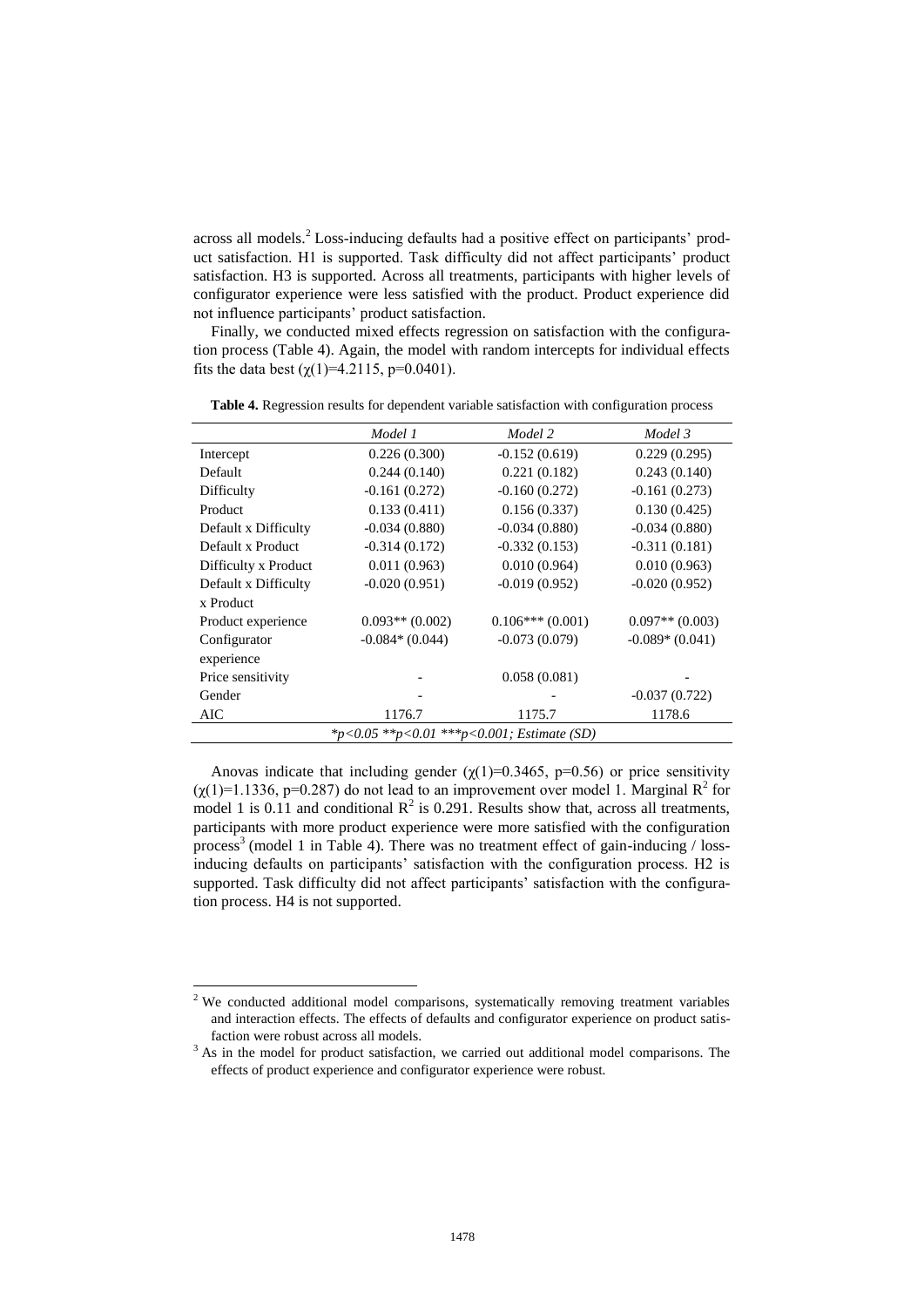# **5 Discussion**

This study examines the effects of the design of product configurators, specifically task difficulty and default configurations, on consumers. How these design decisions affect consumers' decision processes is particularly important to know for those companies which use data generated during product configuration to inform co-creation or sales processes. Our results show that product satisfaction was higher for lossinducing defaults, i.e. high-utility attribute levels, and did not change with task difficulty. Satisfaction with the configuration process was not affected by the default configuration or by task difficulty. Experience with product configurators had a negative effect on both product satisfaction and satisfaction with the configuration process; product experience had a positive effect on satisfaction with the configuration process but no effect on product satisfaction. Gender and price sensitivity had no significant effects on either dependent variable.

We contribute to recent research on the role of defaults in consumer decision processes. Our findings support the suggestion that, during product configuration, consumers use default configurations as reference points and therefore feel consecutive losses less acutely than a loss following a gain: reference points are less likely to be (fully) adapted after losses than after gains [\[11\]](#page-13-10).

Some practical implications of our study are that the configuration process appears to be particularly difficult for consumers with little prior experience. This suggests that offering "beginner'" and "expert" configurators is advisable. Setting default values to higher rather than lower attribute levels increases not only sales [\[4\]](#page-13-5) but also product satisfaction. However, this effect may not be persistent over time. If products can be returned, it may "wear off" and lead to higher return rates, suggesting that default configurations distort consumer preferences in the short run. In this case, basing co-creation or sales process on data generated from product configurators will have adverse effects unless interface design-related effects are accounted for.

We will address this question in future research. Specifically, we will examine how consumers react to default configurations in the presence of other reference points (e.g. status quo or aspiration levels) [\[31\]](#page-14-8) to determine how strong the effect of default configurations on the decision process is in terms of utility differences, whether it persists after sales, and to find possible explanations for it. In the present study, participants were given a hypothetical shopping task rather than a real-effort task. Due to the expenses associated with buying digital cameras for our participants, we decided to consider only the first step towards a successful online purchase, i.e. consumers finding products they are sufficiently satisfied with to consider buying in the first place. Another limitation is that we used a student sample. Other user groups, e.g. older or less technology-savvy users, may show different reactions. Our results indicate that prior experience with products and configurators plays a role in how products and / or configuration processes are perceived; we would expect that in other samples with greater variability in these parameters (section 4.3), these effects will be more pronounced. Also, other factors are likely to play a role, e.g. income or risk aversion, which we did not examine in our current study but plan to address in future research.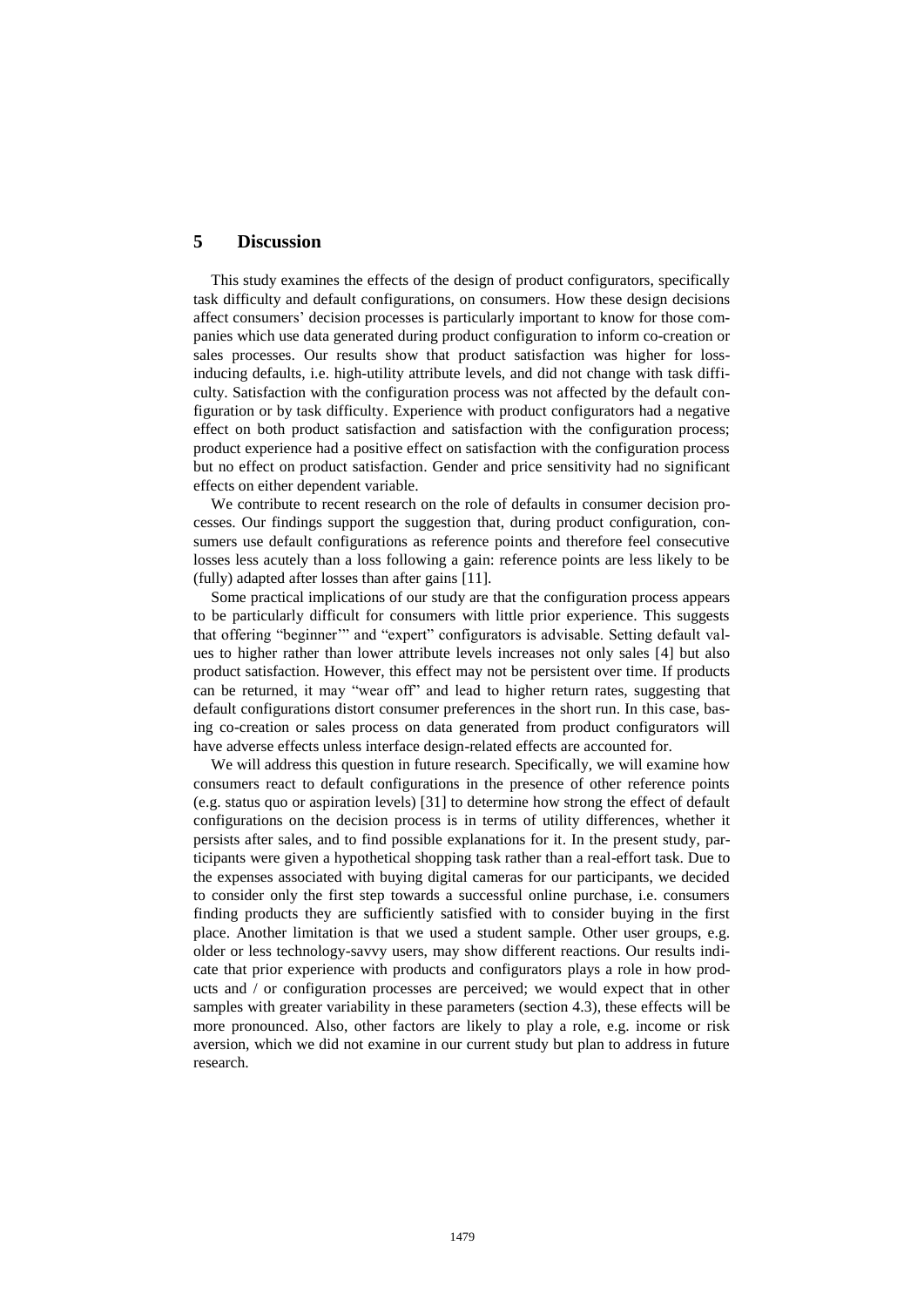## **References**

- <span id="page-13-0"></span>1. Silveira, D.G., Borenstein, D., Fogliatto, F.S.: Mass Customization: Literature Review and Research Directions. International Journal of Production Economics, 72 (1), 1-13 (2001).
- <span id="page-13-1"></span>2. Gunasekaran, A., Ngai, E.W.T.: Build-to-Order Supply Chain Management: A Literature Review and Framework for development. Journal of Operations Management, 23 (5), 423- 451 (2005).
- <span id="page-13-2"></span>3. Häubl, G., Trifts, V.: Consumer Decision Making in Online Shopping Environments: The Effects of Interactive Decision Aids. Marketing Science, 19 (1), 4-21 (2000).
- <span id="page-13-5"></span>4. Herrmann, A., Goldstein, D.G., Stadler, R., Landwehr, J.R., Heitmann, M. Hofstetter, R., Huber, F.: The Effect of Default Options on Choice - Evidence from Online Product Configurators. Journal of Retailing and Consumer Services, 18 (6), 483-491 (2011).
- <span id="page-13-3"></span>5. Santos, B.L.D., Bariff, M.L.: A Study of User Interface Aids for Model-Oriented Decision Support Systems. Management Science, 34 (4), 461-468 (1988).
- <span id="page-13-4"></span>6. Porsche,http://www.tiki-toki.com/timeline/entry/201227/Crowdsourcing-in-der-Produktentwicklung/#vars!panel=2937967! (Accessed: 01.08.2014).
- <span id="page-13-6"></span>7. Iyengar, S.S., Lepper, M.R.: When choice is demotivating: Can one desire too much of a good thing? Journal of Personality and Social Psychology, 79 (6), 995–1006 (2000).
- <span id="page-13-7"></span>8. Schwartz, B.: The paradox of choice: why more is less. Harper, New York (2004).
- <span id="page-13-8"></span>9. Brown, C.L., Krishna, A.: The Skeptical Shopper: A Metacognitive Account for the Effects of Default Options on Choice. Journal of Consumer Research 31 (3), 529-539 (2004).
- <span id="page-13-9"></span>10. Kahneman, D., Tversky, A.: Prospect Theory: An Analysis of Decisions Under Risk. Econometrica, 47 (2), 262-291 (1979).
- <span id="page-13-10"></span>11. Köszegi, B, Rabin, M.: A Model of Reference-Dependent Preferences, The Quarterly Journal of Economics, 121 (4), 1133-1165 (2006).
- <span id="page-13-11"></span>12. Fan, Z.P., Zhang, X., Chen, F.-D., Liu, Y.: Multiple Attribute Decision Making Considering Aspiration Levels: A Method Based on Prospect Theory. Computers & Industrial Engineering, 65 (2), 341-350 (2013).
- <span id="page-13-12"></span>13. Carmines, E.G., Zeller, R. A.: Reliability and Validity Assessment. Sage Publications, Inc, California (1979).
- <span id="page-13-13"></span>14. Lee, Y.E., Benbasat, I.: The Influence of Trade-off Difficulty Caused by Preference Elicitation Methods on User Acceptance of Recommendation Agents Across Loss and Gain Conditions. Information Systems Research, 22 (4), 867-884 (2011).
- 15. Bakos, J.Y.: Reducing buyer search costs: implications for electronic marketplaces. Management Science, 43 (12), 1676-1692 (1997).
- 16. Johnson, E.J., Bettman, S., Lohse, G.L.: Defaults, Framing, and Privacy: Why Opting In-Opting Out. Marketing Letters, 13 (1), 5-15 (2002).
- 17. Park, C.W., Jun, S., Maclinnis, D.: Choosing What I Want versus Rejecting What I do not Want: an Application of Decision Framing to Product Option Choice Decisions. Journal of Marketing Research, 37 (2), 187-202 (2000).
- <span id="page-13-14"></span>18. Fiske, S. T., Taylor, S.E.: Social Cognition, Reading, MA: Addison-Wesley (1984).
- 19. Dhar, R.: Consumer Preference for a No-Choice Option. Journal of Consumer Research, 24 (2), 215-231 (1997a).
- 20. Dhar, R.: Context and Task Effects on Choice Deferral. Marketing Letters, 8 (1), 119-130  $(1997h)$ .
- 21. Tversky, A., Kahnemann, D.: Advances in Prospect Theory: Cumulative Representation of Uncertainty. Journal of Risk and Uncertainty, 5 (4), 297-323 (1992).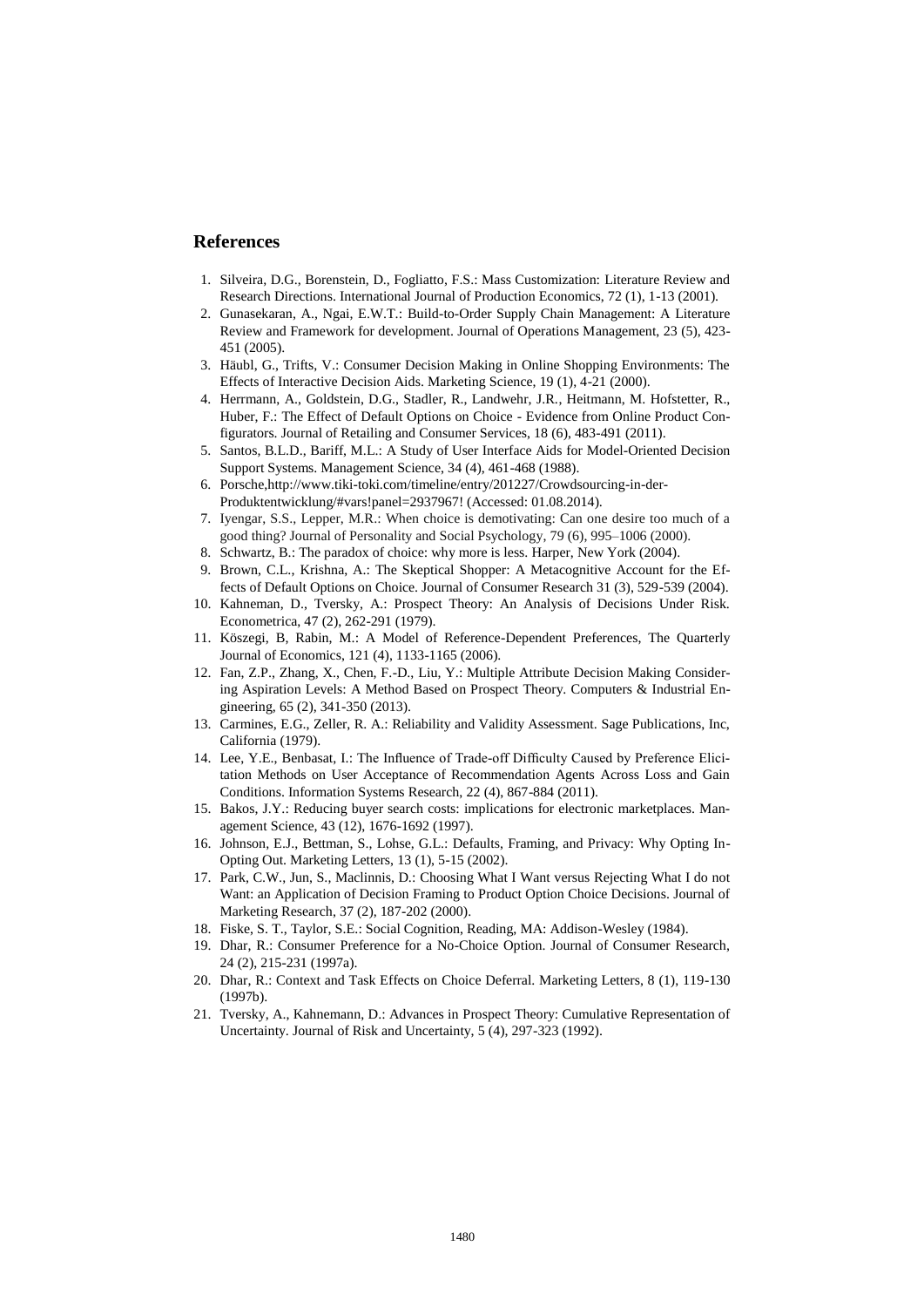- 22. Levin, I.P., Schreiber, J., Lauriola, M., Gaeth, G.J.: A Tale of Two Pizzas: Building up from a Basic Product versus Scaling Down from a Fully-loaded Product. Marketing Letters, 13 (4), 335-344 (2002).
- <span id="page-14-0"></span>23. Wright, P.: Marketplace metacognition and social intelligence. Journal of Consumer Research 28 (4), 677-682 (2002).
- <span id="page-14-1"></span>24. Huber, O.: The Influence of Some Task Variables on Cognitive Operations in an Information-processing Decision Model. Acta Psychologica, 45, 187-196 (1980).
- <span id="page-14-2"></span>25. Johnson, E.J., Payne, J.W., Bettman, J.R.: Information Displays and Preference Reversals. Organizational Behavior and Human Decision Processes, 42 (1), 1-21 (1988).
- <span id="page-14-3"></span>26. Johnson, E. J., Payne, J.W. Effort and Accuracy in Choice. Management Science, 31 (4), 395-414 (1985).
- <span id="page-14-4"></span>27. Rosch, E.: Cognitive Reference Points. Cognitive Psychology, 7 (4), 532-547 (1975).
- <span id="page-14-5"></span>28. Hardie, B.G.S., Johnson, E.J., Fader, P.S.: Modeling Loss Aversion and Reference Dependence Effects on Brand Choice. Marketing Science, 12 (4), 378-394 (1993).
- <span id="page-14-6"></span>29. Tversky, A., Kahnemann, D.: Loss aversion in riskless choice: A reference-dependent model. The Quarterly Journal of Economics, 106 (4), 1039-1061 (1991).
- <span id="page-14-7"></span>30. Ariely D., Simonson, I.: Buying, Bidding, Playing, or Competing? Value Assessment and Decision Dynamics in Online Auctions. Journal of Consumer Psychology, 13 (1-2), 113- 123 (2003).
- <span id="page-14-8"></span>31. Koop, G.J., Johnson, J.G.: The Use of Multiple Reference Points in Risky Decision Making. Journal of Behavioral Decision Making, 25 (1), 49-62 (2012).
- <span id="page-14-9"></span>32. Haynes, G.A.: Testing the Boundaries of the Choice Overload Phenomenon: The Effect of Number of Options and Time Pressure on Decision Difficulty and Satisfaction. Psychology & Marketing, 26 (3), 204-212 (2009).
- <span id="page-14-10"></span>33. Russo, J.E., Dosher, B.A.: Strategies for Multiattribute Binary Choice. Journal of Experimental Psychology: Learning, Memory, and Cognition, 9 (4), 676-696 (1983).
- <span id="page-14-11"></span>34. Payne, J.W.: Contingent Decision Behavior. Psychological Bulletin: 92 (2), 382-402 (1982).
- <span id="page-14-12"></span>35. Miller, G.A.: The Magical Number Seven, Plus or Minus Two: Some Limits on Our Capacity for Processing Information: The Psychological Review, 63, 81-97 (1956).
- <span id="page-14-13"></span>36. Todd, P., Benbasat, I.: Inducing Compensatory Information Processing Through decision Aids that Facilitate Effort Reduction: an Experimental Assessment. Journal of Behavioral Decision Making: 13 (1), 91-106 (2000).
- <span id="page-14-14"></span>37. Lenton, A.P., Francesconi, M.: How Humans Cognitively Manage an Abundance of Mate Options. Psychological Science, 21 (4), 528-533, 2010.
- <span id="page-14-15"></span>38. Bechwati, N.N., Xia, L.: Do Consumer Sweat? The Impact of Perceived Effort of Online Decision Aids on Consumer' Satisfaction With the Decision Process. Journal of Consumer Psychology, 13 (1&2), 139-148 (2003).
- <span id="page-14-16"></span>39. Garbarino, E. C., Edell, J. A.: Cognitive Effort, Affect, and Choice. Journal of Consumer Research, 24 (2), 147-158 (1997).
- <span id="page-14-17"></span>40. Bettman, J.R., Park, C.W.: Effects of Prior Knowledge and Experience and Phase of the Choice Process on Consumer Decision Processes: A Protocol Analysis. Journal of Consumer Research, 7 (3), 234-248 (1980).
- <span id="page-14-18"></span>41. Brucks, M.: The Effects of Product Class Knowledge on Information Search Behavior. Journal of Consumer Research, 12 (1), 1-16 (1985).
- <span id="page-14-19"></span>42. Lichtenstein, D.R., Bloch, P., H., Black, W.C.: Correlates of Price Acceptability. Journal of Consumer Research, 15 (2), 243-252 (1988).